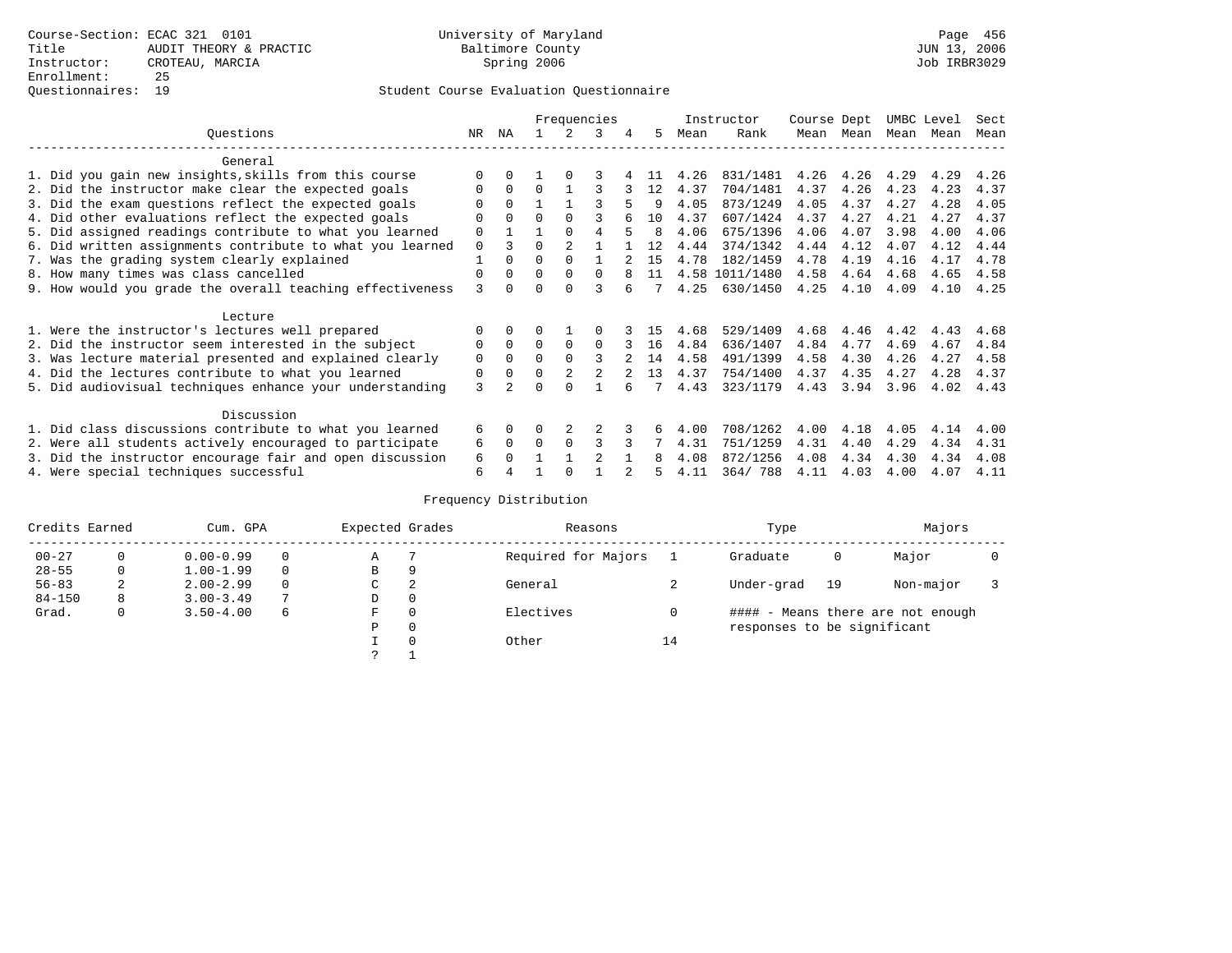# Questionnaires: 14 Student Course Evaluation Questionnaire

|                                                           |                |                | Frequencies  |              |                |                | Instructor      | Course Dept UMBC Level Sect |                    |             |           |      |                          |           |
|-----------------------------------------------------------|----------------|----------------|--------------|--------------|----------------|----------------|-----------------|-----------------------------|--------------------|-------------|-----------|------|--------------------------|-----------|
| Ouestions                                                 |                | NR NA          | $\mathbf{1}$ | 2            | 3              | 4              | 5               | Mean                        | Rank               |             |           |      | Mean Mean Mean Mean Mean |           |
| General                                                   |                |                |              |              |                |                |                 |                             |                    |             |           |      |                          |           |
| 1. Did you gain new insights, skills from this course     | 0              | 0              | $\Omega$     | $\Omega$     | 0              | 4              | 10              | 4.71                        | 340/1481           | 4.71        | 4.26      | 4.29 | 4.29                     | 4.71      |
| 2. Did the instructor make clear the expected goals       | $\mathbf 0$    | 0              | $\mathbf 0$  | $\mathbf{0}$ | $\mathbf{0}$   | 5              | 9               | 4.64                        | 349/1481           | 4.64        | 4.26      | 4.23 | 4.23                     | 4.64      |
| 3. Did the exam questions reflect the expected goals      | 0              | 0              | 0            | 0            | 0              | 2              | 12              | 4.86                        | 172/1249           | 4.86        | 4.37      | 4.27 | 4.28                     | 4.86      |
| 4. Did other evaluations reflect the expected goals       | $\mathbf 0$    | $\mathbf{0}$   | $\mathbf 0$  | $\mathbf 0$  | $\mathbf{1}$   | $\overline{4}$ | 9               | 4.57                        | 364/1424           | 4.57        | 4.27      | 4.21 | 4.27                     | 4.57      |
| 5. Did assigned readings contribute to what you learned   | $\mathbf 0$    | $\overline{2}$ | $\Omega$     | $\mathbf{1}$ | $\Omega$       |                | 6               | 4.33                        | 435/1396           | 4.33        | 4.07      | 3.98 | 4.00                     | 4.33      |
| 6. Did written assignments contribute to what you learned | 0              | $\Omega$       | $\Omega$     | $\Omega$     | 1              |                | $7\phantom{.0}$ | 4.43                        | 384/1342           | 4.43        | 4.12      | 4.07 | 4.12                     | 4.43      |
| 7. Was the grading system clearly explained               | 1              | $\Omega$       | $\Omega$     | $\Omega$     | $\mathbf{0}$   | 5              | 8               | 4.62                        | 332/1459           | 4.62        | 4.19      | 4.16 | 4.17                     | 4.62      |
| 8. How many times was class cancelled                     | $\mathbf{0}$   | $\mathbf{0}$   | $\mathbf 0$  | $\mathbf 0$  | $\mathbf 0$    | 2              | 12              | 4.86                        | 770/1480           | 4.86        | 4.64      | 4.68 | 4.65                     | 4.86      |
| 9. How would you grade the overall teaching effectiveness | $\overline{a}$ | $\mathbf{1}$   | $\Omega$     | $\Omega$     | $\Omega$       | 3              | 8               | 4.73                        | 179/1450           |             | 4.73 4.10 | 4.09 | 4.10                     | 4.73      |
| Lecture                                                   |                |                |              |              |                |                |                 |                             |                    |             |           |      |                          |           |
| 1. Were the instructor's lectures well prepared           | 2              | $\Omega$       | 0            | 0            | $\Omega$       |                | 1 11            | 4.92                        | 169/1409           | 4.92        | 4.46      | 4.42 | 4.43                     | 4.92      |
| 2. Did the instructor seem interested in the subject      | 1              | $\Omega$       | $\mathbf 0$  | $\mathbf{0}$ | 0              | $\mathbf{1}$   | 12              | 4.92                        | 400/1407           | 4.92        | 4.77      | 4.69 | 4.67                     | 4.92      |
| 3. Was lecture material presented and explained clearly   | 1              | $\mathbf 0$    | $\mathbf 0$  | $\mathbf{0}$ | $\mathbf 0$    | 3              | 10              | 4.77                        | 256/1399           | 4.77        | 4.30      | 4.26 | 4.27                     | 4.77      |
| 4. Did the lectures contribute to what you learned        | $\overline{2}$ | $\mathbf 0$    | $\mathbf 0$  | $\mathbf 0$  | $\mathbf 0$    | 4              | 8               | 4.67                        | 421/1400           | 4.67        | 4.35      | 4.27 | 4.28                     | 4.67      |
| 5. Did audiovisual techniques enhance your understanding  | $\mathbf{1}$   | $\overline{a}$ | $\Omega$     | $\Omega$     | $\mathbf{1}$   | 3              | 7               | 4.55                        | 238/1179           | 4.55        | 3.94      | 3.96 | 4.02                     | 4.55      |
|                                                           |                |                |              |              |                |                |                 |                             |                    |             |           |      |                          |           |
| Discussion                                                |                |                |              |              |                |                |                 |                             |                    |             |           |      |                          |           |
| 1. Did class discussions contribute to what you learned   | 7              | $\mathbf 0$    | 0            | 0            | 1              | 0              | 6               | 4.71                        | 236/1262           | 4.71        | 4.18      | 4.05 | 4.14                     | 4.71      |
| 2. Were all students actively encouraged to participate   | 6              | $\Omega$       | $\Omega$     | $\mathbf 0$  | $\overline{2}$ | 1              | 5.              | 4.38                        | 701/1259           | 4.38        | 4.40      | 4.29 | 4.34                     | 4.38      |
| 3. Did the instructor encourage fair and open discussion  | 7              | $\mathbf 0$    | $\mathbf 0$  | $\mathbf 0$  | $\mathbf{1}$   | $\Omega$       | 6               | 4.71                        | 406/1256           | 4.71        | 4.34      | 4.30 | 4.34                     | 4.71      |
| 4. Were special techniques successful                     | 6              | $\mathbf{1}$   | $\Omega$     | $\Omega$     | $\mathbf{1}$   | $\Omega$       | 6               |                             | 4.71 117/ 788      |             | 4.71 4.03 | 4.00 |                          | 4.07 4.71 |
| Laboratory                                                |                |                |              |              |                |                |                 |                             |                    |             |           |      |                          |           |
| 1. Did the lab increase understanding of the material     | 13             | 0              | 0            | 0            | 0              | 0              | 1               |                             | $5.00$ ****/ 246   |             | 4.26      | 4.20 | 4.20                     | ****      |
| 4. Did the lab instructor provide assistance              | 13             | $\mathbf 0$    | $\mathbf 0$  | $\mathsf 0$  | $\mathbf 0$    | $\mathbf 0$    | 1               |                             | $5.00$ ****/ 240   | $***$ * *   | 4.37      | 4.20 | 3.96                     | $***$     |
| 5. Were requirements for lab reports clearly specified    | 13             | $\Omega$       | $\Omega$     | $\Omega$     | $\Omega$       | $\Omega$       | $\mathbf{1}$    |                             | $5.00$ ****/ 217   | ****        | 4.42      | 4.04 | 4.11                     | $***$     |
| Seminar                                                   |                |                |              |              |                |                |                 |                             |                    |             |           |      |                          |           |
| 1. Were assigned topics relevant to the announced theme   | 13             | 0              | 0            | 0            | 0              | 0              | 1               |                             | $5.00$ ****/<br>68 |             | 4.66      | 4.49 | 4.70                     | $***$     |
| 2. Was the instructor available for individual attention  | 13             | $\mathbf 0$    | $\mathbf 0$  | $\mathbf{0}$ | $\Omega$       | $\Omega$       | $\mathbf{1}$    |                             | $5.00$ ****/<br>69 | $***$ * *   | 4.26      | 4.53 | 4.66                     | ****      |
| 3. Did research projects contribute to what you learned   | 13             | $\Omega$       | $\Omega$     | $\Omega$     | $\Omega$       | $\Omega$       | $\mathbf{1}$    |                             | $5.00$ ****/<br>63 | ****        | 4.24      | 4.44 | 4.56                     | $***$     |
| Field Work                                                |                |                |              |              |                |                |                 |                             |                    |             |           |      |                          |           |
| 1. Did field experience contribute to what you learned    | 13             | 0              | 0            | 0            | 0              | 0              |                 |                             | $5.00$ ****/<br>59 | ****        | 3.92      | 4.30 | 4.48                     | ****      |
| 2. Did you clearly understand your evaluation criteria    | 13             | 0              | $\mathbf 0$  | $\mathbf 0$  | $\mathbf 0$    | $\Omega$       | 1               |                             | $5.00$ ****/<br>51 | ****        | 4.04      | 4.00 | 4.13                     | ****      |
| 3. Was the instructor available for consultation          | 13             | $\mathbf 0$    | $\mathbf 0$  | $\mathbf 0$  | $\mathbf 0$    | $\Omega$       | $\mathbf{1}$    |                             | $5.00$ ****/<br>36 | $***$ * *   | 5.00      | 4.60 | 4.33                     | $***$     |
| 4. To what degree could you discuss your evaluations      | 13             | $\Omega$       | $\Omega$     | $\Omega$     | $\Omega$       |                | $\mathbf{1}$    |                             | 41<br>$5.00$ ****/ | $***$ * * * | 3.68      | 4.26 | 3.90                     | $***$     |
| Self Paced                                                |                |                |              |              |                |                |                 |                             |                    |             |           |      |                          |           |
| 1. Did self-paced system contribute to what you learned   | 13             | 0              | 0            | 0            | 0              | 0              | 1               |                             | 55<br>$5.00$ ****/ |             | 3.90      | 4.55 | 4.88                     | ****      |
| 2. Did study questions make clear the expected goal       | 13             | $\Omega$       | $\Omega$     | $\mathbf{0}$ | $\Omega$       | $\Omega$       | 1               |                             | 31<br>$5.00$ ****/ | ****        | 4.28      | 4.75 | 4.67                     | ****      |
| 4. Was the feedback/tutoring by proctors helpful          | 13             | $\Omega$       | $\Omega$     | $\Omega$     | $\Omega$       | $\Omega$       | $\mathbf{1}$    |                             | $5.00$ ****/<br>34 | ****        | 4.50      |      | 4.83 4.67                | ****      |

### Frequency Distribution

| Credits Earned | Cum. GPA      |  | Expected Grades | Reasons             | Type       |    | Majors                            |  |  |
|----------------|---------------|--|-----------------|---------------------|------------|----|-----------------------------------|--|--|
| $00 - 27$      | $0.00 - 0.99$ |  |                 | Required for Majors | Graduate   |    | Major                             |  |  |
| $28 - 55$      | $1.00 - 1.99$ |  | в               |                     |            |    |                                   |  |  |
| $56 - 83$      | $2.00 - 2.99$ |  |                 | General             | Under-grad | 14 | Non-major                         |  |  |
| $84 - 150$     | $3.00 - 3.49$ |  |                 |                     |            |    |                                   |  |  |
| Grad.          | $3.50 - 4.00$ |  |                 | Electives           |            |    | #### - Means there are not enough |  |  |